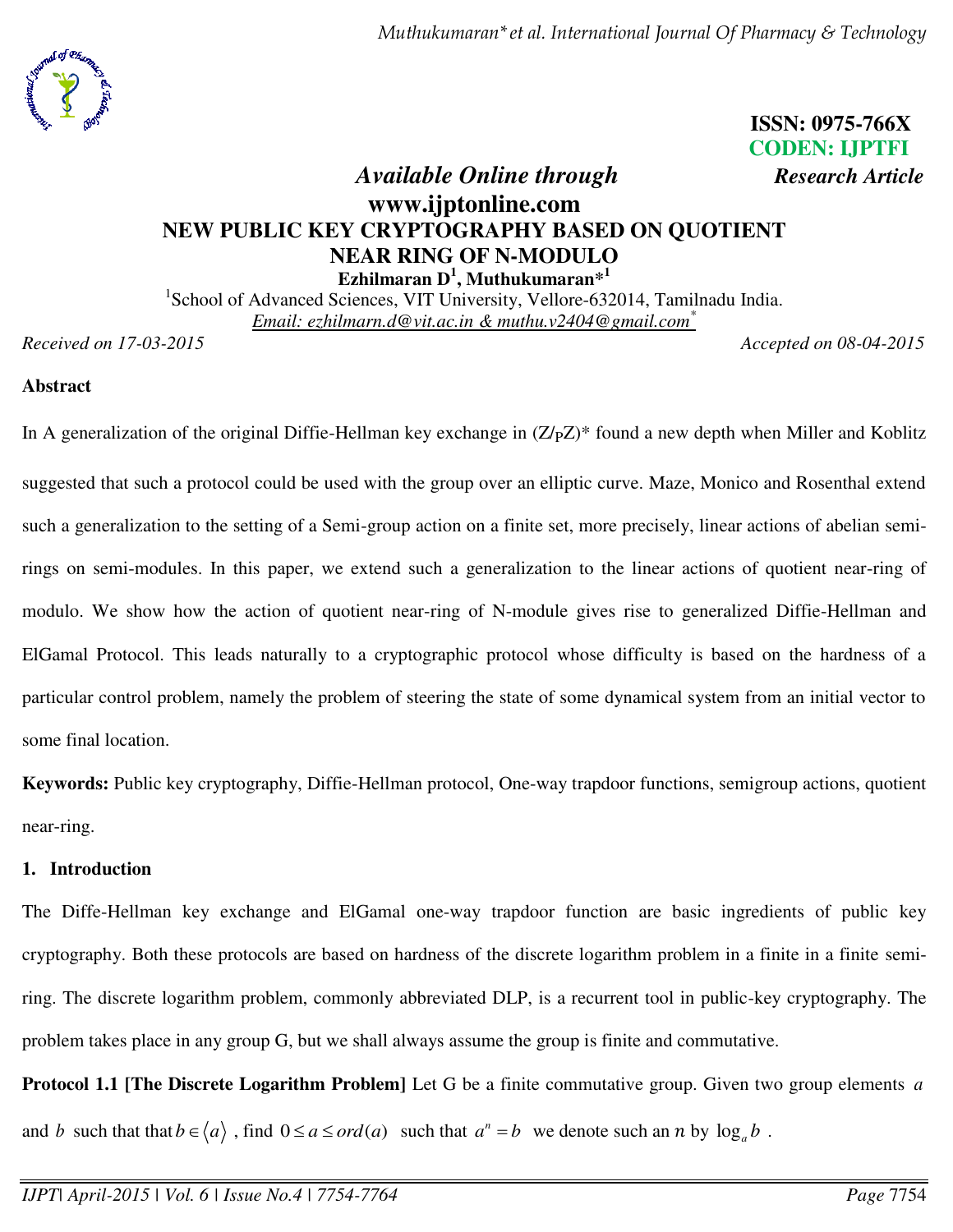For cryptographic purpose, we will always assume that the group G is presented in such a way that multiplication is computationally easy. The difficulty of the DLP strongly depends on the type of group that is used: It goes from easy to non-feasible. For instance the DLP in the additive group of any finite field  $F_q$  is trivial since division can be performed in polynomial time. However, the DLP in the multiplicative group  $F_q^*$  is a difficult problem as well as the DLP in the group  $E(F_q)$  of an elliptic curve defined over a finite field. In fact the latter is much more difficult than the former and intuition tells us that the less structure the group has, the more difficult that DLP will be. Protocols where the discrete logarithm problem plays a significant role are the Diffie-Hellman key agreement [3], the ElGamal public key cryptosystem [4], the digital signature algorithm (DSA) and ElGamal signature scheme [1].This is one of the reasons why we have developed the ideas of this paper. The Diffie-Hellman protocol [4] allows Alice and Bob, to exchange key over some insecure channel. In order to achieve this goal Alice and bob agree on a group G and a common base  $a \in g$ . Alice chooses a random positive integer  $a$  and chooses a random positive integer  $b$  Alice transmits to Bob  $g^a$  and Bob transmits to Alice  $g^b$ . Their common secret key is  $k = g^{ab}$ .

The El Gamal public key cryptosystem [4] works in the following way: Alice chooses positive integer *n* and  $h, g \in G$ , where  $h = g^n$ . The private key of Alice consists of  $(g, h, n)$ , the public key consists of  $(g, h)$  Bob chooses a random positive integer *r* and with this he applies the encryption function  $V: V \to G \times G$  (sending *m* to  $(c_1, c_2) = (g^r, m, h^r)$ . Alice, who knows  $n = \log_{g} h$  readily, computes *m* from the cipher text  $(c_1, c_2)$ :  $m = c_2(c_1^{n})^{-1}$ . for the protocol to work it is required that multiplication and inversion inside the group G can be efficiently done and it should be computationally infeasible to compute a discrete logarithm with base  $q \in G$ .

In [6], Maze, Monico and Rosenthal have shown how the discrete logarithm problem over a group can be seen as a special instance of an action by a Semi-group. In fact, they have shown every Semi group action by an abelian Semigroup gives rise the Diffie-Hellman key exchange. With an additional assumption it is also possible to extend the ElGamal protocol. Let us explain them in detail. Assume that s is a finite set and let G be a Semi-group. Consider an action of G on S:  $G \times S \rightarrow S$  (sending  $(g, s)$  to  $g, s$ ). By the definition of a group action we require that  $(gh)s = g(hs)$ for all  $g, h \in G$  and  $s \in S$ . We also assume throughout that arithmetic in G and computation of the G -action can be done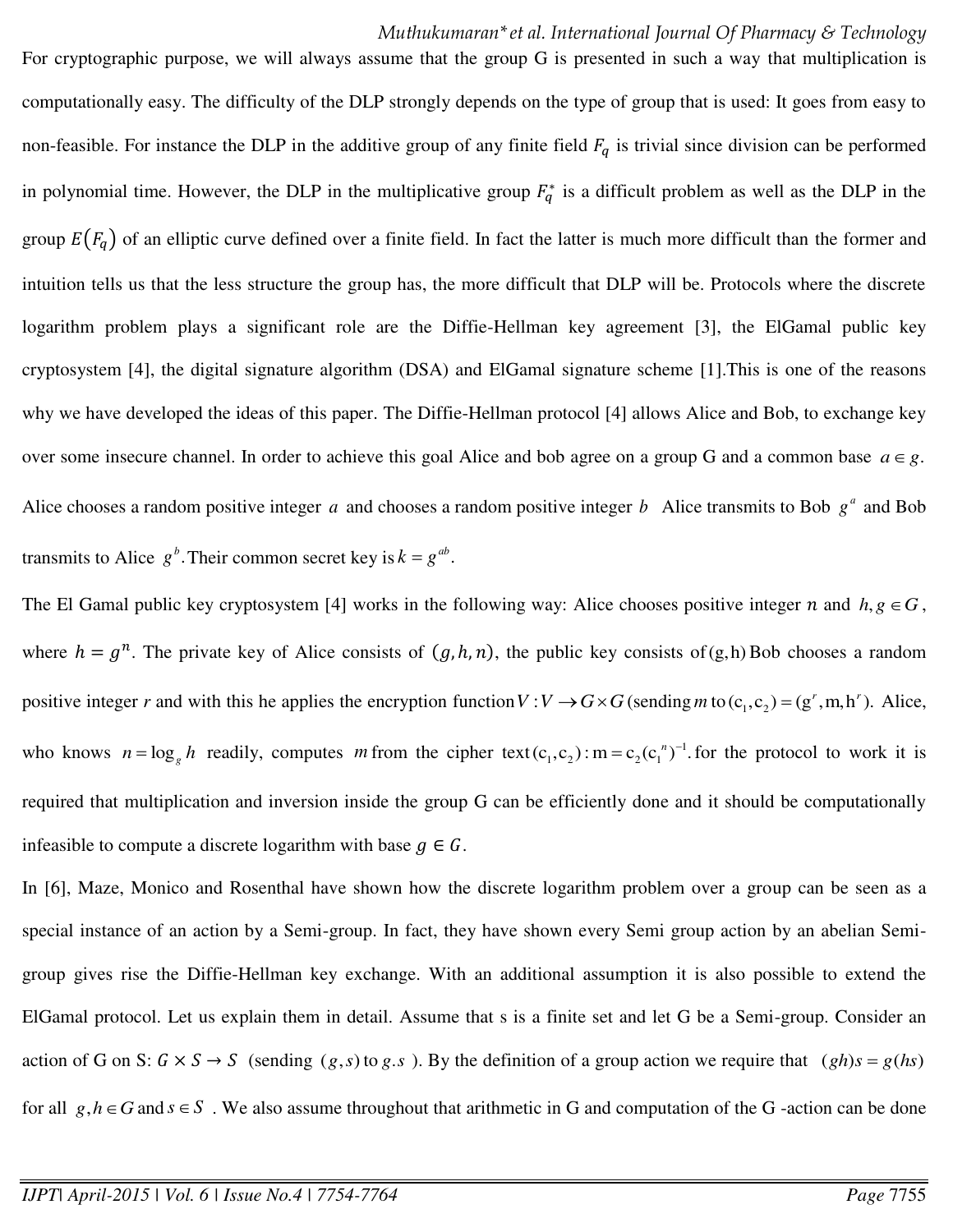in polynomial time. If the Semi-group G is commutative then every G -action gives rise to a generalized Diffie-Hellman Key Exchange [6].

**Protocol 1.2 [Extended Diffie-Hellman Key Exchange]** Let s be a finite set G a commutative semi-group and an action of G on S as defined. The Extended Diffie-Hellman Key Exchange is the following protocol [6]:

- 1) Alice and Bob agree on an element  $s \in S$ .
- 2) Alice chooses  $a \in G$  and computes *as*. Alice's secret key is *a*, her public key is *as*.
- 3) Bob chooses  $b \in G$  and computes *bs*. Bob's secret key is *b*, his public key is *bs*.
- 4) Their common secret key is then  $a(b s) = (ab)s = (ba)s = b(a s)$ .

# **Protocol 1.3 [Extended ElGamal Public Key System]** Let s be a group with respect to some

Operation  $\circ$ , G an abelian Semi-group and an action of G on s as defined above. The Extended

ElGamal Public Key System is the following protocol [6]:

- 1. Alice's public key is(s,as).
- 2. Bob chooses a random element  $b \in G$  and encrypts a message *m* using the encryption function

$$
(m, b) \rightarrow (bs, (b(as) \circ m) = (c1, c2)
$$

3. Alice can decrypt the message using

$$
m = (b(as))^{-1} \circ c_2 = (ac_1)^{-1} \circ c_2.
$$

In [6] Maze, Monico and Rosenthal show how to build Semi-group actions from actions by semirings on semi-modules.

# In this paper we show how to build Semi-group actions from actions by quotient near ring of N-modulo.

# **2. Quotient near-ring acting on N-modules**

# **Definition 2.1**

A near-ring N is a system with two binary compositions addition and multiplication such that

- i. The element of N forms  $N^+$  under addition.
- ii. The element forms a semigroup under multiplication.
- iii.  $a(b+c) = ab + ac$ , For all  $a, b, c \in N$ .
- iv.  $0.a = 0$ , Where 0 is the additive identity of  $N^+$  and *a* is an element of N in particular, if N contains a multiplicative semigroups whose element generate  $N^+$  satisfy the conditions.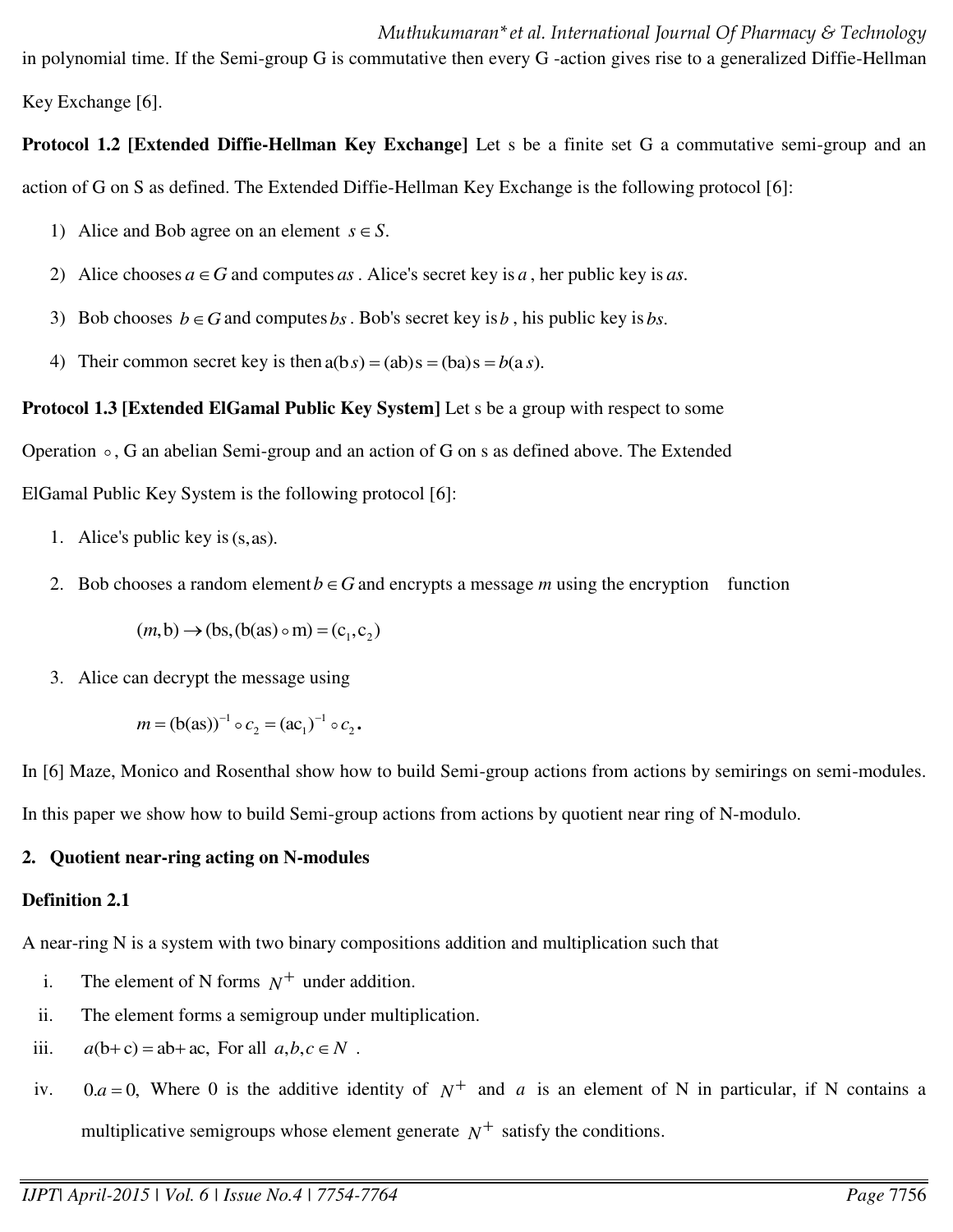Let + and  $\circ$  on *N/I* as have following conditions  $(a+I)+(b+I)=(a+b)+I$  and  $(a+I)\circ(b+I)=ab+I$ . Then it follows that  $(N/I, +, \circ)$  is a near ring. In this near ring,  $0 + I$  is the additive identity and  $-a + I$  is the additive inverses of  $a+I$ . This near ring  $N/I$  is called the Quotient near ring on N-modulo I

# **Definition 2.2**

An ideal I in near-ring N will be called a Q-ideal if there exists a subset Q of N satisfying the following conditions:

- i.  ${n+1}_{n \in Q}$  is partition of N.
- ii. If  $n_1, n_2 \in Q$  such that  $n_1 \neq n_2$  then  $(n_1 + I) \cap (n_2 + I) = \varphi$  it is clear that ever near ring ideal I in a near ring N is a Q-ideal.

### **Theorem 2.3**

Let I be a Q-ideal in the near ring N if  $x \in N$ , then there exists a unique  $n \in Q$  such that  $x + I \subset n + I$ .

**Proof**: Let  $x \in N$  since  $\{n+1\}_{n \in Q}$  is a partition of N there exists  $n \in Q$  such that  $x \in n+1$  and  $y \in x+1$  there exists  $i_1 \in I$  such that  $y = x + i_1$  since  $x \in n + I$ , there exists  $i_2 \in I$  such that  $x = n + i_2$  clearly  $y = x + i_1$  $z = (n + i_2) + i_1 = n + (i_1 + i_2) \in n + I$ . Then  $z \in x + i_1$  there exist  $i_1 \in I$  since  $x \in n + I$  there exists  $i_2 \in I$  such that  $z = (x_1 + x_2)x_3 + i_1$ ,  $z = (n_1 + n_2)n_3 + i_1 + i_2$ ,  $z = (n_1n_3 + i_1 + i_2) + (n_2n_3 + i_1 + i_2)$ ,  $z = (n_1n_3 + 1) + (n_2n_3 + 1)$ . Thus  $x+I \subset n+I$ .

# **Definition 2.4**

Let I be a Q-ideal in the nearing N and let  $N/I = \{n+1 : n \in Q\}$ . Then  $N/I$  forms a near-ring under the binary operations  $\bigoplus_{\mathcal{Q}}$  and  $\bigotimes_{\mathcal{Q}}$  defined as follows:

i.  $(n_1+I) \bigoplus_Q (n_2+I) = n_3+I$  where  $n_3$  is the unique element in Q such that  $n_1 + n_2 + I \subset n_3 + I$ .

ii.  $(n_1 + I) \otimes_q (n_2 + I) = n_4 + I$  where  $n_4$  is the unique element in Q such that  $n_1 n_2 + I \subset n_4 + I$ .

This near-ring  $N/I$  is called the quotient nearing of N by I. Then  $n_0 \in Q$  such that  $0 + I \subseteq n_0 + I$ . Then  $q_0 + I$  is a zero element of  $N/I$ . It is well-known that if N is a near-ring, then Mat(R), the set  $n \times n$  matrices with entries in N is a nearring.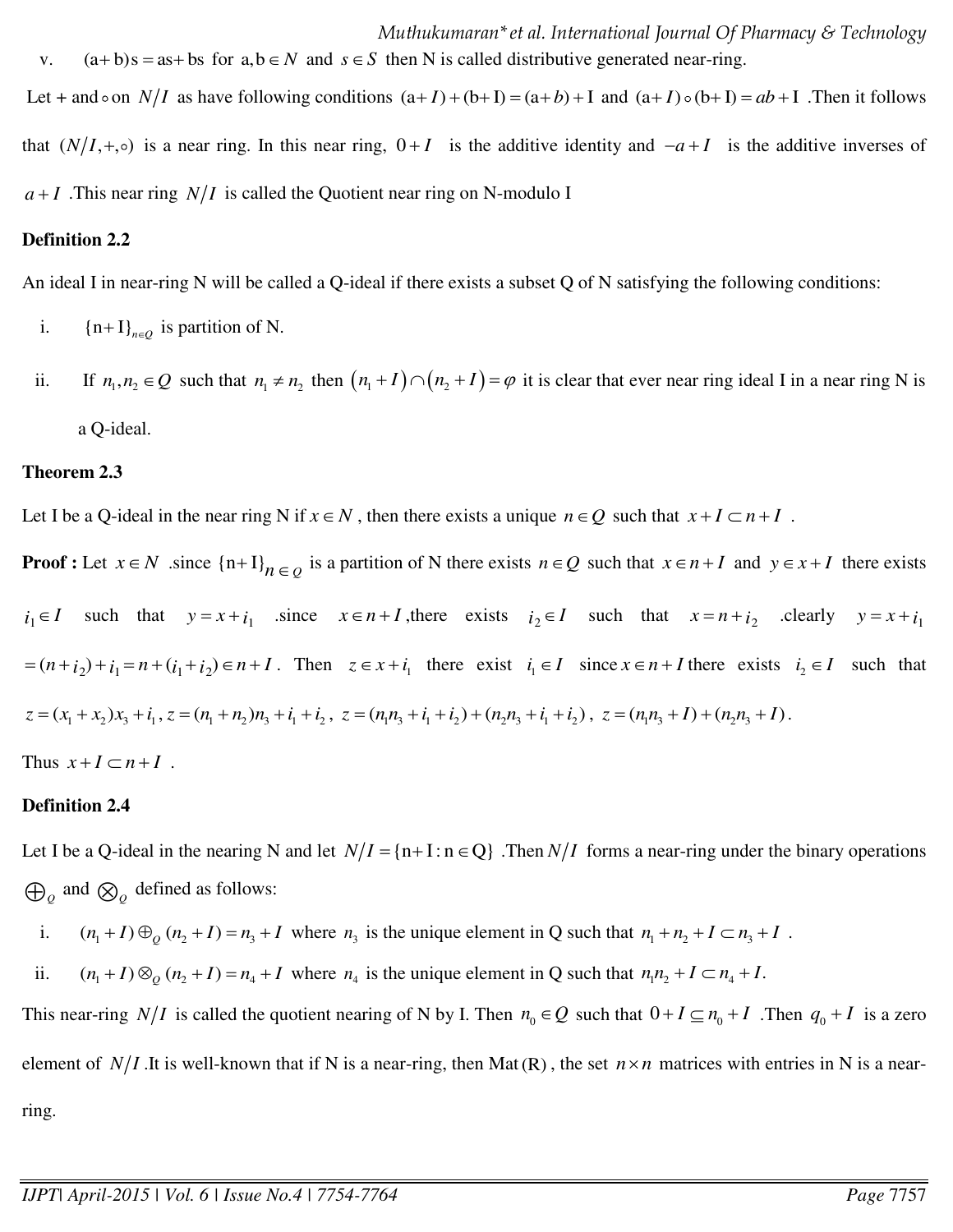$N/I$  are such that  $n_1 + I = n_2 + I$  in  $N/I$ . Then  $n_1 = n_2$  we must have  $n_1m = n_2m$  for every  $m \in M$  . We defined a mapping  $N/I \times M$  into M and it is routine to check that this turns the commutative semi-group M in to an  $N/I$ -N modulo.

Let M be a finite near-ring of N module, and let I be a Q-ideal of N. Now let  $n \in N$  and suppose that  $n_1 + I$ ,  $n_2 + I$ 

#### **Convention**

The remaining of this paper we will assume unless otherwise stated, If I is an Q-ideal of N, and then Q is closed under addition and multiplication of N.

Let Mat( $N/I$ ) be the set of  $n \times n$  all matrices with entries in  $N/I$  . The near-ring structure on  $N/I$  induces a nearing structure on Mat $(N/I)$ . Moreover the N-module structure on M lifts to a N-module structure on  $M^n$  via the matrix multiplication:

$$
Mat(N/I) \times M^n \to M^n
$$

Sending (U,y) to Uy where *y* 's  $n \times 1$  matrix with entries  $m_1, \dots, m_{22}$  and  $U = (q_{ij} + I)_{n \times n}$  with  $q_{ij} \in Q$  for every *i*, *j* .One readily verifies that

$$
Mat(N/\mathrm{I})\times M^n\to M^n
$$

Is an action by semi-group, indeed one readily computes  $U(Vy) = (UV)y$  . Let us explain this equality in more detail. For simplicity, assume  $n = 3$  and let  $U = (u_{ij} + I)_{3 \times 3}$   $V = (v_{ij} + I)_{3 \times 3}$  and  $y = (m_{i1})_{3 \times 1}$ . Let  $U(Vy) = (c_{ij})_{3 \times 1}$ . Then we must have

$$
u_{11}v_{11}m_{11} + u_{11}v_{12}m_{21} + u_{11}v_{13}m_{31} + u_{12}v_{21}m_{11} + u_{12}v_{22}m_{21} + u_{12}v_{23}m_{31} + u_{13}v_{31}m_{11} +
$$
  
\n
$$
u_{13}v_{32}m_{21} + u_{13}v_{33}m_{31} = c_{11}
$$
\n(1)

$$
u_{21}v_{11}m_{11} + u_{21}v_{12}m_{21} + u_{21}v_{13}m_{31} + u_{22}v_{21}m_{11} + u_{22}v_{22}m_{21} + u_{22}v_{23}m_{31} + u_{23}v_{31}m_{11} +
$$
  
\n
$$
u_{23}v_{32}m_{21} + u_{23}v_{33}m_{31} = c_{21}
$$
\n(2)

 $u_{31}v_{11}m_{11} + u_{32}v_{12}m_{21} + u_{31}v_{13}m_{31} + u_{32}v_{21}m_{11} + u_{32}v_{22}m_{21} + u_{32}v_{23}m_{31} + u_{33}v_{31}m_{11} +$  $u_{33}v_{32}m_{21} + u_{33}v_{33}m_{32} = c_{31}$ (3)  $+ u_{33}v_{33}m_{32} = c_{31}$ 

Let  $UV = (e_{ij} + I)_{3 \times 3}$ . Then we have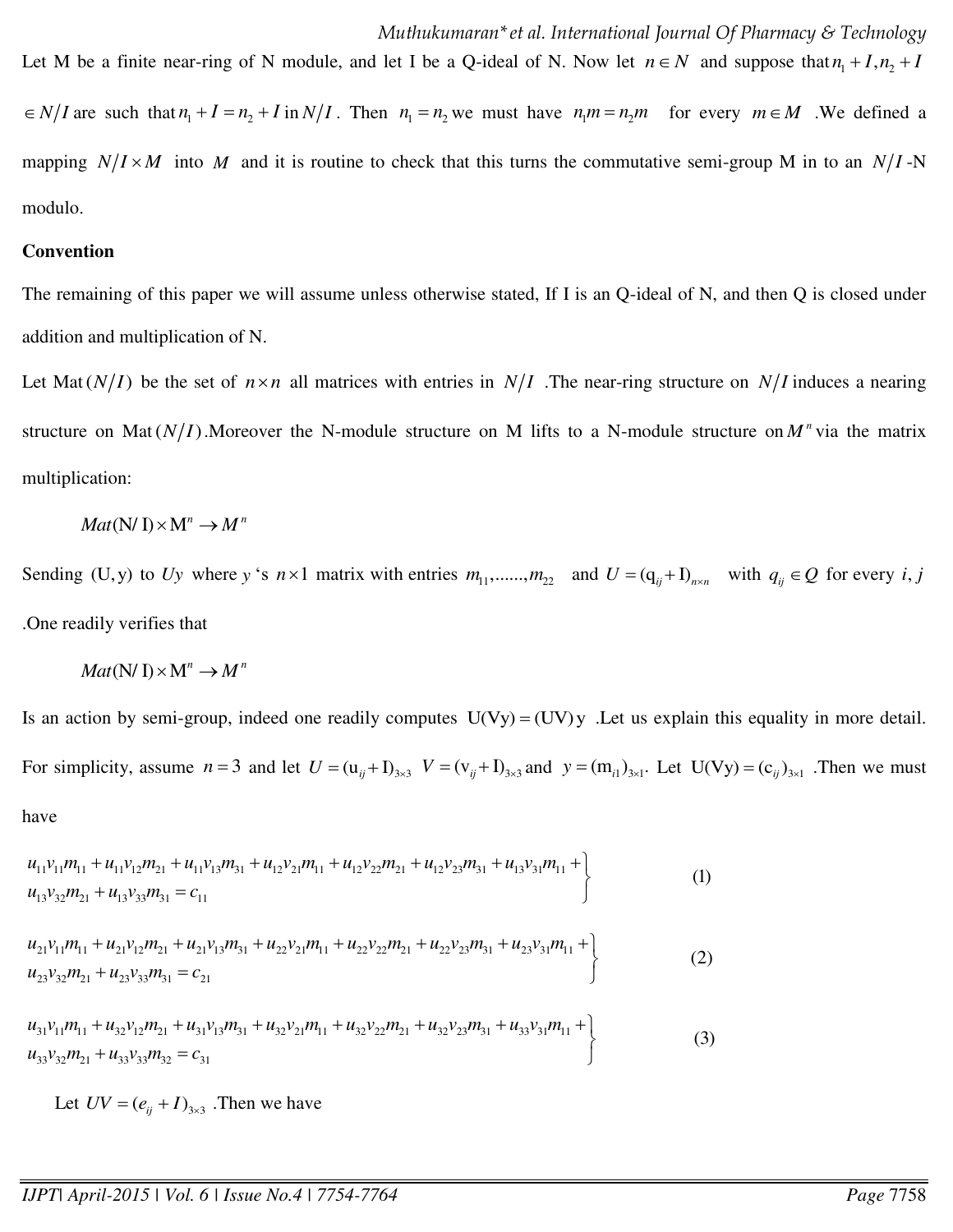*Muthukumaran\*et al. International Journal Of Pharmacy & Technology* 

$$
(u_{11} + I) \otimes_{\mathcal{Q}} (v_{11} + I) \oplus_{\mathcal{Q}} (u_{12} + I) \otimes_{\mathcal{Q}} (v_{21} + I) \oplus_{\mathcal{Q}} (u_{13} + I) \otimes_{\mathcal{Q}} (v_{31} + I) = e_{11} + I
$$
 (4)

$$
(u_{11}+I)\otimes_{\mathcal{Q}}(\nu_{12}+I)\oplus_{\mathcal{Q}}(\nu_{12}+I)\otimes_{\mathcal{Q}}(\nu_{22}+I)\oplus_{\mathcal{Q}}(\nu_{13}+I)\otimes_{\mathcal{Q}}(\nu_{32}+I)=e_{12}+I
$$
 (5)

$$
(u_{11}+I)\otimes_{\mathcal{Q}}(\nu_{13}+I)\oplus_{\mathcal{Q}}(u_{12}+I)\otimes_{\mathcal{Q}}(\nu_{23}+I)\oplus_{\mathcal{Q}}(u_{13}+I)\otimes_{\mathcal{Q}}(\nu_{33}+I)=e_{13}+I
$$
 (6)

$$
(u_{21}+I)\otimes_{Q}(v_{11}+I)\oplus_{Q}(u_{22}+I)\otimes_{Q}(v_{21}+I)\oplus_{Q}(u_{23}+I)\otimes_{Q}(v_{31}+I)=e_{21}+I
$$
 (7)

$$
(u_{21}+I)\otimes_{\mathcal{Q}}(\nu_{12}+I)\oplus_{\mathcal{Q}}(u_{22}+I)\otimes_{\mathcal{Q}}(\nu_{22}+I)\oplus_{\mathcal{Q}}(u_{23}+I)\otimes_{\mathcal{Q}}(\nu_{32}+I)=e_{22}+I
$$
 (8)

$$
(u_{21}+I)\otimes_{Q}(v_{13}+I)\oplus_{Q}(u_{22}+I)\otimes_{Q}(v_{23}+I)\oplus_{Q}(u_{23}+I)\otimes_{Q}(v_{33}+I)=e_{23}+I
$$
 (9)

$$
(u_{31}+I)\otimes_{\mathcal{Q}}(\nu_{11}+I)\oplus_{\mathcal{Q}}(u_{32}+I)\otimes_{\mathcal{Q}}(\nu_{21}+I)\oplus_{\mathcal{Q}}(u_{33}+I)\otimes_{\mathcal{Q}}(\nu_{31}+I)=e_{31}+I
$$
 (10)

$$
(u_{31}+I)\otimes_{\mathcal{Q}}(\nu_{12}+I)\oplus_{\mathcal{Q}}(u_{32}+I)\otimes_{\mathcal{Q}}(\nu_{22}+I)\oplus_{\mathcal{Q}}(u_{33}+I)\otimes_{\mathcal{Q}}(\nu_{32}+I)=e_{32}+I
$$
 (11)

$$
(u_{31}+I)\otimes_Q (v_{13}+I)\oplus_Q (u_{32}+I)\otimes_Q (v_{23}+I)\oplus_Q (u_{33}+I)\otimes_Q (v_{33}+I)=e_{33}+I
$$
 (12)

By following [4]  $n_{11}$ ,  $n_{12}$ ,  $n_{13}$  of Q such that

$$
(n_{11} + I) \bigoplus_{Q} (n_{12} + I) \bigoplus_{Q} (n_{13} + I) = e_{11} + I
$$
\n(13)

Where  $u_{11}v_{11} + I \subseteq n_{11} + I$ ,  $u_{12}v_{22} + I \subseteq n_{12} + I$ ,  $u_{13}v_{31} + I \subseteq n_{13} + I$  and  $n_{11} + n_{12} + n_{13} + I \subseteq e_{11} + I$  then we have

$$
u_{11}v_{11} + u_{12}v_{21} + u_{13}v_{31} = n_{11} + n_{12} + n_{13}
$$
\n(14)

$$
u_{11}v_{11} + u_{12}v_{21} + u_{13}v_{31} = e_{11}
$$
 (15)

I is a Q-ideal of N the Similarly the relation  $(5)$ ,  $(6)$ ,  $(7)$ ,  $(8)$ ,  $(9)$ ,  $(10)$ ,  $(11)$ ,  $(12)$ 

$$
u_{11}v_{12} + u_{12}v_{22} + u_{13}v_{31} = e_{12}
$$
  
\n
$$
u_{11}v_{13} + u_{12}v_{23} + u_{13}v_{33} = e_{13}
$$
  
\n
$$
u_{21}v_{11} + u_{22}v_{21} + u_{23}v_{31} = e_{21}
$$
  
\n
$$
u_{21}v_{12} + u_{22}v_{22} + u_{23}v_{32} = e_{22}
$$
  
\n
$$
u_{21}v_{13} + u_{22}v_{23} + u_{23}v_{33} = e_{23}
$$
  
\n
$$
u_{31}v_{11} + u_{32}v_{21} + u_{33}v_{31} = e_{31}
$$
  
\n
$$
u_{31}v_{12} + u_{32}v_{22} + u_{33}v_{32} = e_{32}
$$
  
\n
$$
u_{31}v_{12} + u_{32}v_{23} + u_{33}v_{32} = e_{32}
$$
  
\n
$$
u_{31}v_{12} + u_{32}v_{23} + u_{33}v_{33} = e_{33}
$$
  
\n(16)

Let  $(UV)y = (e_{ij} + I)_{3 \times 3} (m_{i1})_{3 \times 1} = (g_{ij})_{3 \times 1}$  then we have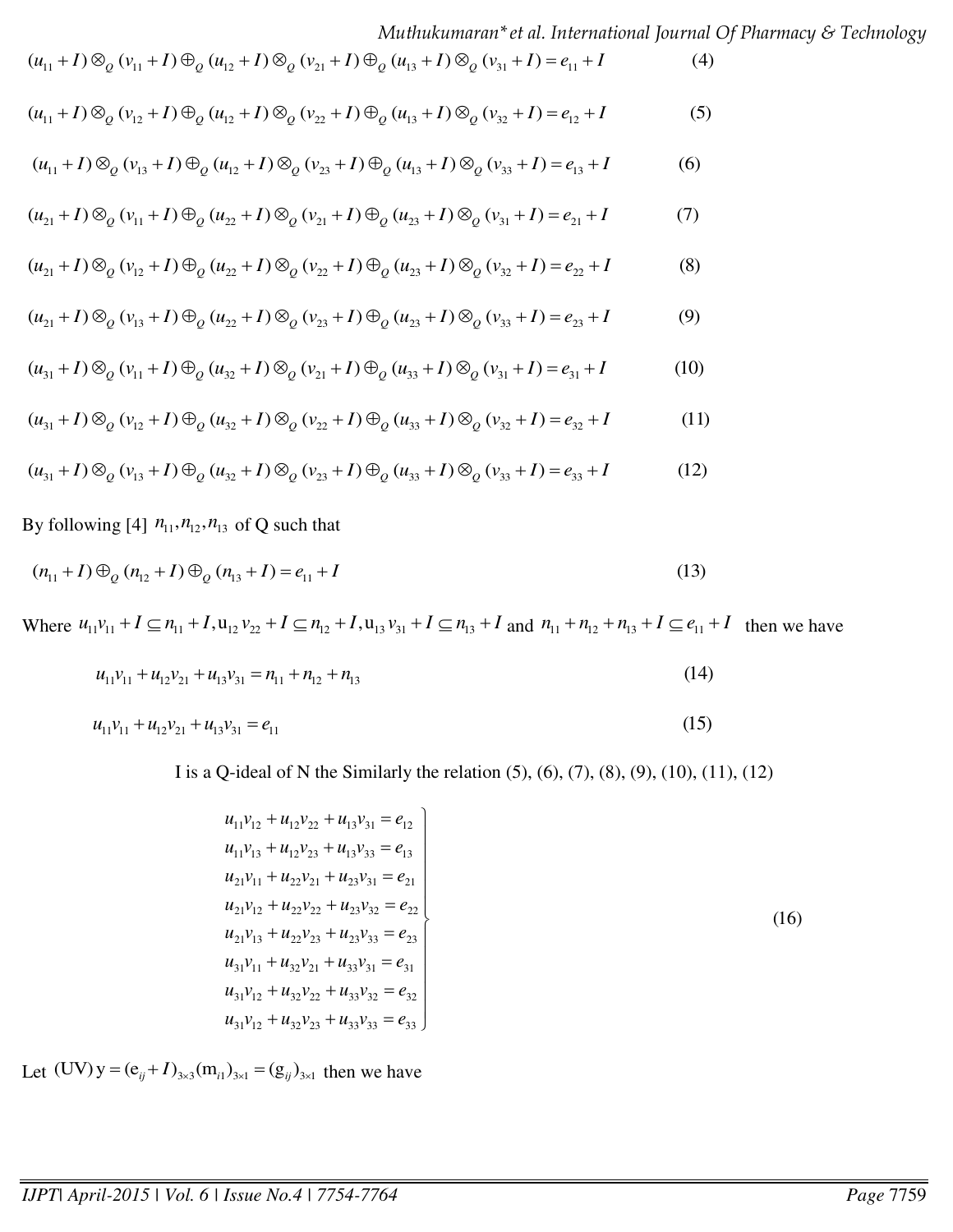*Muthukumaran\*et al. International Journal Of Pharmacy & Technology* 

$$
e_{11}m_{11} + e_{12}m_{21} + e_{13}m_{13} = g_{11}
$$
  
\n
$$
e_{21}m_{11} + e_{22}m_{21} + e_{23}m_{13} = g_{21}
$$
  
\n
$$
e_{31}m_{11} + e_{32}m_{21} + e_{33}m_{13} = g_{31}
$$
\n(17)

The relation [1], [2], [3], [15], [16], [17] gives that,

$$
g_{11} = u_{11}v_{11}m_{11} + u_{11}v_{12}m_{21} + u_{11}v_{13}m_{31} + u_{12}v_{21}m_{11} + u_{12}v_{22}m_{21} + u_{12}v_{23}m_{31} + u_{13}v_{31}m_{11} +
$$
  

$$
u_{13}v_{32}m_{21} + u_{13}v_{33}m_{31} = c_{11}
$$
 (18)

$$
g_{21} = u_{21}v_{11}m_{11} + u_{21}v_{12}m_{21} + u_{21}v_{13}m_{31} + u_{22}v_{21}m_{11} + u_{22}v_{22}m_{21} + u_{22}v_{23}m_{31} + u_{23}v_{31}m_{11} +
$$
  

$$
u_{23}v_{32}m_{21} + u_{23}v_{33}m_{31} = c_{21}
$$
 (19)

$$
g_{31} = u_{31}v_{11}m_{11} + u_{31}v_{12}m_{21} + u_{31}v_{13}m_{31} + u_{32}v_{21}m_{11} + u_{32}v_{22}m_{21} + u_{32}v_{23}m_{31} + u_{33}v_{31}m_{11} +
$$
  

$$
u_{33}v_{32}m_{21} + u_{33}v_{33}m_{31} = c_{31}
$$
 (20)

Thus we get  $(UV)y = U(Vy)$ 

#### **Remark**

Assume that I is an Q-ideal of N such that  $uv = vu$  for all  $u, v \in Q$  and let  $n_1 + I, n_2 + I \in N/I$ . Then there are unique elements  $r, r \in Q$  with  $n_1 n_2 + I \subseteq r + I$  and  $n_2 n_1 + I \subseteq r + I$  so that  $(n_1 + I) \otimes_Q (n_2 + I) = (n_2 + I) \otimes_Q (n_1 + I)$  since  $n_1 n_2 = n_2 n_1$  hence N/I is the a commutative near ring. Assume that I is a Q-ideal of N such that  $n_1 n_2 = n_2 n_1$  for all  $n_1 n_2 \in Q$  and set  $\overline{N} = N / I = \{n+1 : n \in Q\} = \{n : n \in Q\}$ . Let

 $\overline{N}[t]$  be the polynomial of near-ring in the in determinant t. Let  $U \in Mat(\overline{N})$  be a fixed matrix.

$$
\overline{p}(t) = \overline{n_0} + \overline{n_1}t + \dots + \overline{n_k}t^k \in \overline{N}[t]
$$

Then we define the usual way  $p(U) = n_0 I_n + n_1 U + \dots + n_k U^k$  where  $n_0 I_n$  is the  $n \times n$  diagonal matrix with entry  $n_0$  in each diagonal element. Consider the semi-group.

$$
\overline{G} = \overline{N}[U] = \{\overline{p}(U) : \overline{p}(t) \in \overline{N}[t]\}
$$

It is easy to see that  $\overline{G}$  has the structure of an abelian semigroup.

Protocol 1.2 the simply requires the Alice and Bob agree on an Q-ideal I of near-ring of N an element  $y \in M_n$  and a matrix  $U \in Mat(\overline{N})$ . Alice chooses secretly and compute  $p(t) \in \overline{N}(t)$  and computes  $p(U)y$  and sends the result to Bob.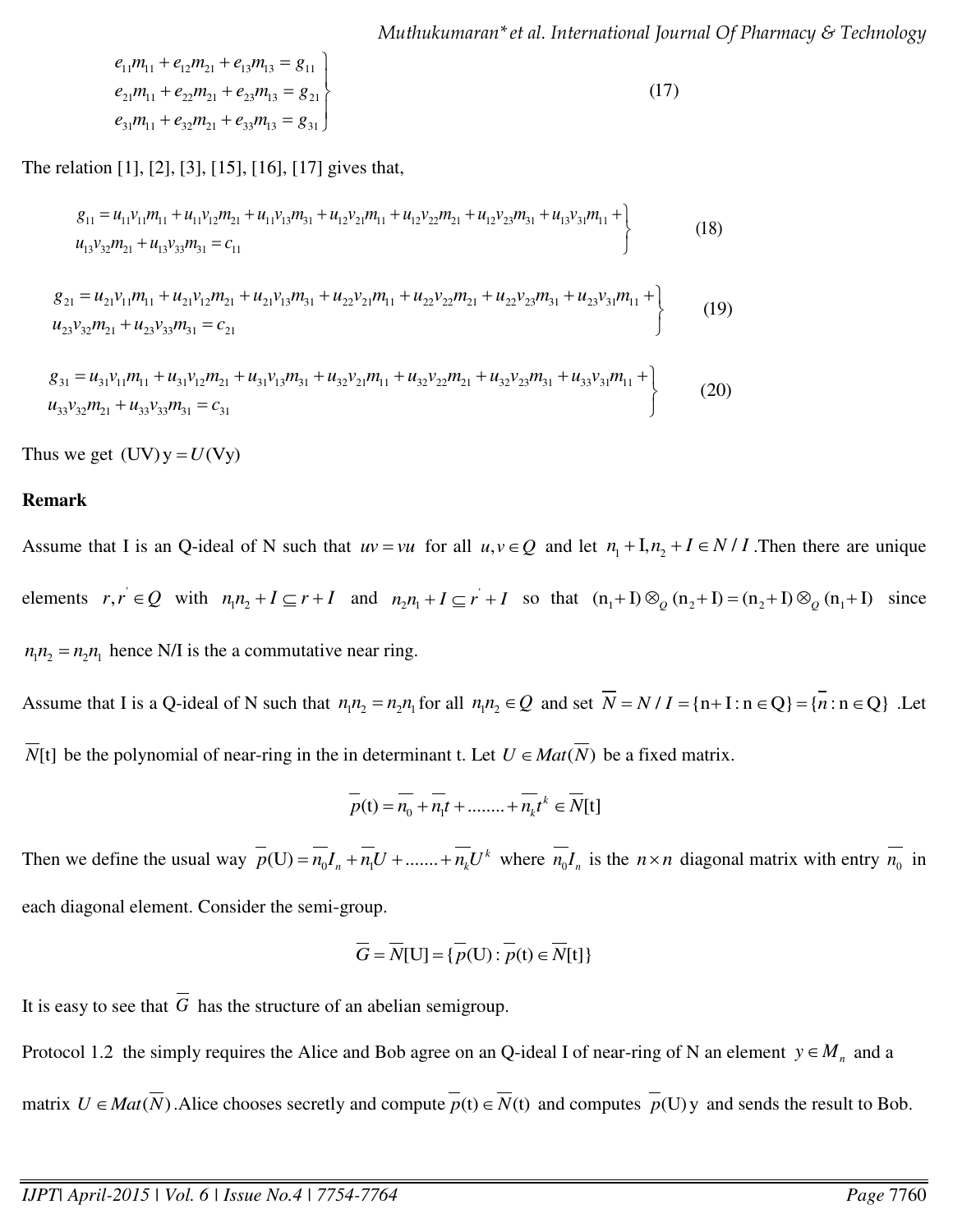Bob chooses secretly  $\overline{q}(t) \in \overline{N}(t)$  and computes  $\overline{q}(U)$  y and sends the result to Alice. As a common secret key serves

 $k = p(U)q(U)$  since  $p(U)$  and  $q(U)$  compute.

#### **System Theoretic Interpretation**

It is possible to give the key exchange a system theoretic interpretation. For this note that in order to choose  $p(U) \in \overline{N}(U)$  Alice has to choose  $\overline{n_0} = \overline{n_0} + I, \dots, \overline{n_k} = \overline{n_k} + I \in \overline{N} = N / I$  then we compute

$$
\overline{p}(U)y = (\overline{n_0} + \overline{n_1}U + \dots + \overline{n_k}U^k)y = \overline{n_0}y + \overline{n_1}Uy + \dots + \overline{n_k}U^ky
$$

Consider now the linear time invariant system:

$$
z_{t+1} = Uz_t + w_t y
$$

Where  $y, z_t \in M^n$  and  $w_t \in N$  suppose that  $z_0 = 0_M$ . If Alice choose the input sequence  $w_0 = n_k, w_1 = n_{k-1}... \cdot w_k = n_0$ then  $\overline{z_{k+1}}$ , the state vector at time  $k+1$  is exactly  $\overline{p}(U)y$  the public vector to be computed by Alice. Once Alice receives from Bob his public key  $g(U)y$ , then she define  $v = g(U)y$  and by choosing her input sequence  $w_0$ ...... $w_k$  in the system  $z_{t+1} = Uz_t + w_t v$ . Then she will be able to compute the common secret key  $p(U)g(U)y$ .

Adversary who wants to find an element  $\overline{h}(t) \in \overline{N}(t)$  such that  $\overline{h}(U)y = g(U)y$  faces the task of finding a control sequence  $w_0, \ldots, w_k$  which steers the initial state  $Z_0$  in to the state  $g(U)y$ . This problem very hard ,but it contains some of the hardest known discrete logarithm problem as a special case.

#### **3. Matrix quotient near ring of N-modules**

#### **Theorem 3.1**

Let I be a Q-ideal of near ring N. Then  $Mat(I)$  is a  $Mat(Q)$  - ideal of  $Mat(N)$ . Then we have  $Mat(N)$  / Mat(I) = {C+ Mat(I) : C  $\in$  Mat(Q)} is a near ring.

#### **Proof:**

It is easy to see that *Mat*(I) is an ideal of *Mat*(N). Since the inclusion  $\bigcup \{ n + Mat(I) : n \in Mat(Q) \} \subseteq Mat(N)$  is trivial, We will prove that reverse inclusion .Suppose that  $U = (u_{ij})_{n \times n} \in Mat(N)$ . There are elements  $n_{ij} \in Q$  and  $c_{ij} \in I$  such that  $u_{ij} = n_{ij} + c_{ij}$  for all  $i, j \in I$  is a Q-ideal of N. Set  $V = (v_{ij})_{n \times n}$  and  $C = (c_{ij})_{n \times n}$ . Then  $U = V + C \in Mat(Q) + Mat(I)$ ,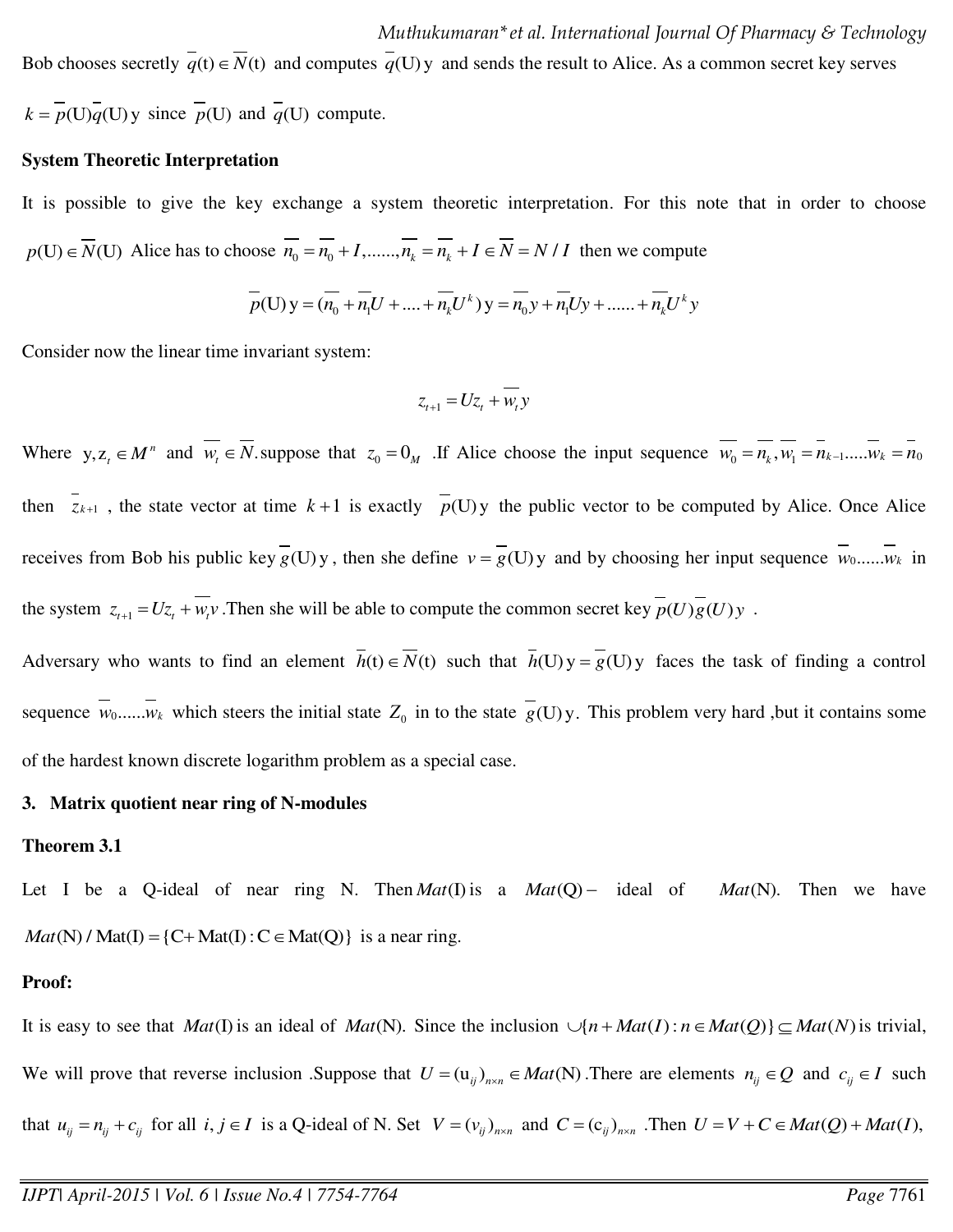*Muthukumaran\*et al. International Journal Of Pharmacy & Technology*  and so we have equality. Suppose that  $(P + Mat(I)) \cap (H + Mat(I)) \neq \varphi$  where  $P = (p_{ij})_{n \times n}$ ,  $H = (h_{ij})_{n \times n} \in Mat_{n \times n}(Q)$ ; we show that  $P = H$ . There exists  $R = (r_{ij})_{n \times n}$ ,  $S = (s_{ij})_{n \times n} \in Mat_{n \times n}(I)$  such that  $P + R = H + S$  for all *i, j*,

 $(e_{ii} + I) \cap (\lambda_{ii} + I) \neq \varphi$ ; hence  $P = H$  since I is Q-ideal.

Let M be a finite N-module over a near ring N. The near-module structure on M lifts a near module structure on *<sup>n</sup> M* via the matrix multiplication:

$$
Mat(N) \times M^n \to M^n
$$

Sending  $(U, y)$  to  $Uy$  [6].

If I is an Q ideal of N, then Theorem [3.1] Gives  $Mat(N)/Mat(I)$  is a near ring. If I is closed under addition and multiplication of N, then it is easy to see that  $Mat(I)$  is close under addition and multiplication of  $Mat(N)$ . Now the matrix multiplication:

$$
Mat(N)/Mat(I)\times M^n\to M^n
$$

Sending  $(U + Mat(I), y)$  to Uy is a near ring module structure on  $M^n$  where  $U \in Mat(Q)$ . One readily verifies that

$$
Mat(N) / Mat(I) \times M^n \to M^n
$$

is an action by semi-group, indeed one readily computes that  $U(Vy) = (UV)y$ . Let us explain this equality is more detail.

Let  $U = (u_{ij})_{n \times n} + Mat(I)$ ,  $V = (v_{ij})_{n \times n} + Mat(I)$ ,  $y = (m_{i1})_{n \times 1}$  where  $u_{ij}, v_{ij} \in Q$ . Then we must have

$$
U(Vy) = (u_{ij})_{n \times n} (v_{ij})_{n \times n} (m_{i1})_{n \times 1}
$$
 (21)

Let  $(UV) = (e_{ij})_{n \times n} + Mat(I)$ . The we must have  $(u_{ij})_{n \times n}(v_{ij})_{n \times n} + Mat(I) \subseteq (e_{ij})_{n \times n} + Mat(I)$ , so we get  $(u_{ij})_{n \times n} (v_{ij})_{n \times n} = (e_{ij})_{n \times n}$  since *Mat(I)* is a *Mat(Q)* – ideal of *Mat(N)*. If follows that

$$
(UV)y = (u_{ij})_{n \times n} (v_{ij})_{n \times n} (m_{i1})_{n \times 1}
$$
 (22)

From (21) and (22)

$$
U(Vy) = (UV)y.
$$

Assume that  $S = Mat(N) / Mat(I)$  and let  $S(t)$  the polynomial near-ring in the determinant *t* and let  $U = (u_{ij})_{n \times n} + Mat(I) \in S$  be a fixed number .Let  $C \subseteq S$  be the center of S. If  $p(t) = a_0 + a_1 t + ... + a_k t^k \in C[t]$ , then we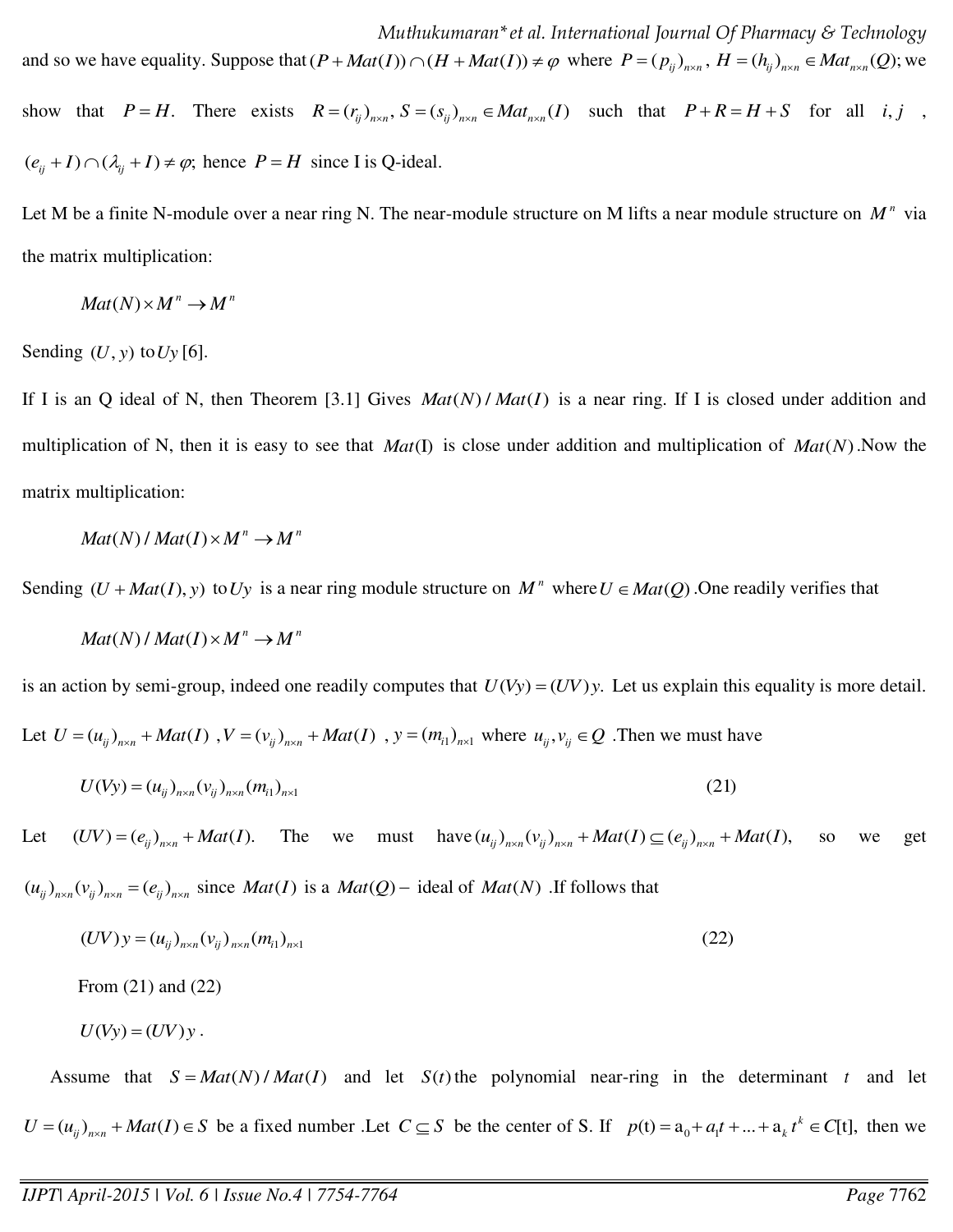define in the usual way  $p(U) = a_0 U_0 + a_1 U + ... + a_k U^k$ . Then  $C[U] = \{p(U) : p(t) \in C[t]\}$  as the structure of an abelian semi-group. Alice and Bob agree on an N semi-module M, an element  $y \in M^n$  and an element U of S. Alice chooses secretly  $p(t) \in C[t]$  and computes  $p(U)y$  and sends the result to Bob. Bob choose  $q(t) \in C[t]$  and compute  $q(U)y$  and the result to Alice. As a common key serves  $k = p(U)q(V)y$ . To difficult to find  $h(t) \in C[t]$  such that  $h(U)y = p(U)y$ .

#### **4. Conclusion**

At present, we lack a convincing example of a system based on the previous section. All of the examples has presented in [6] to be either insecure or already well-known. The insecure example have arisen by generating random finite semiring for base-of objects. In this Paper we showed how the discrete logarithm problem over a finite group can viewed as an instance of an action by a semigroup. In fact, we show the action of a quotient near ring of N-module gives rise to a generalization Diffe-Hellman and ElGamal protocol. Using near ring action to avoid the insecureness and they have high security relative to their key size.

#### **5. Reference**

- 1. Meenezes A.J., van Oorschot P.C., and Vanstone S. A. "Hand-book of Applied Cryptography". CRC Press Series on Discrete Mathematics and its Applications, 1997.
- 2. Miller V. S., "Use of elliptic curves in cryptography". Advances in cryptology CRYPTO, Vol.85, PP.417-426, 1986.
- 3. Diffie W., Hellmann M.E. "New directions in cryptography". IEEE Transaction Information Theory, Vol. 22, No. 6, PP. 644-654, 1976.
- 4. ElGamal T. "A public key cryptosystem and a signature scheme based on discrete Logarithm". IEEE Transaction Information Theory, Vol.31 No.4, PP. 469-472 ,1985
- 5. Monico C. "Semi-rings and Semi-group Actions in Public Key Cryptography". PhD thesis, University of Notre Dame , May 2002.
- 6. Maze G., Monico C., Rosenthal J. "Public Key Cryptography On Semi-group Actions". 28 Jan 2005.
- 7. Maurer U.M. "Towards the equivalence of breaking the Diffie-Hellman protocol and Computing discrete logarithms". In Advances in cryptology—CRYPTO, Vol.94, PP.271–281, 1994.